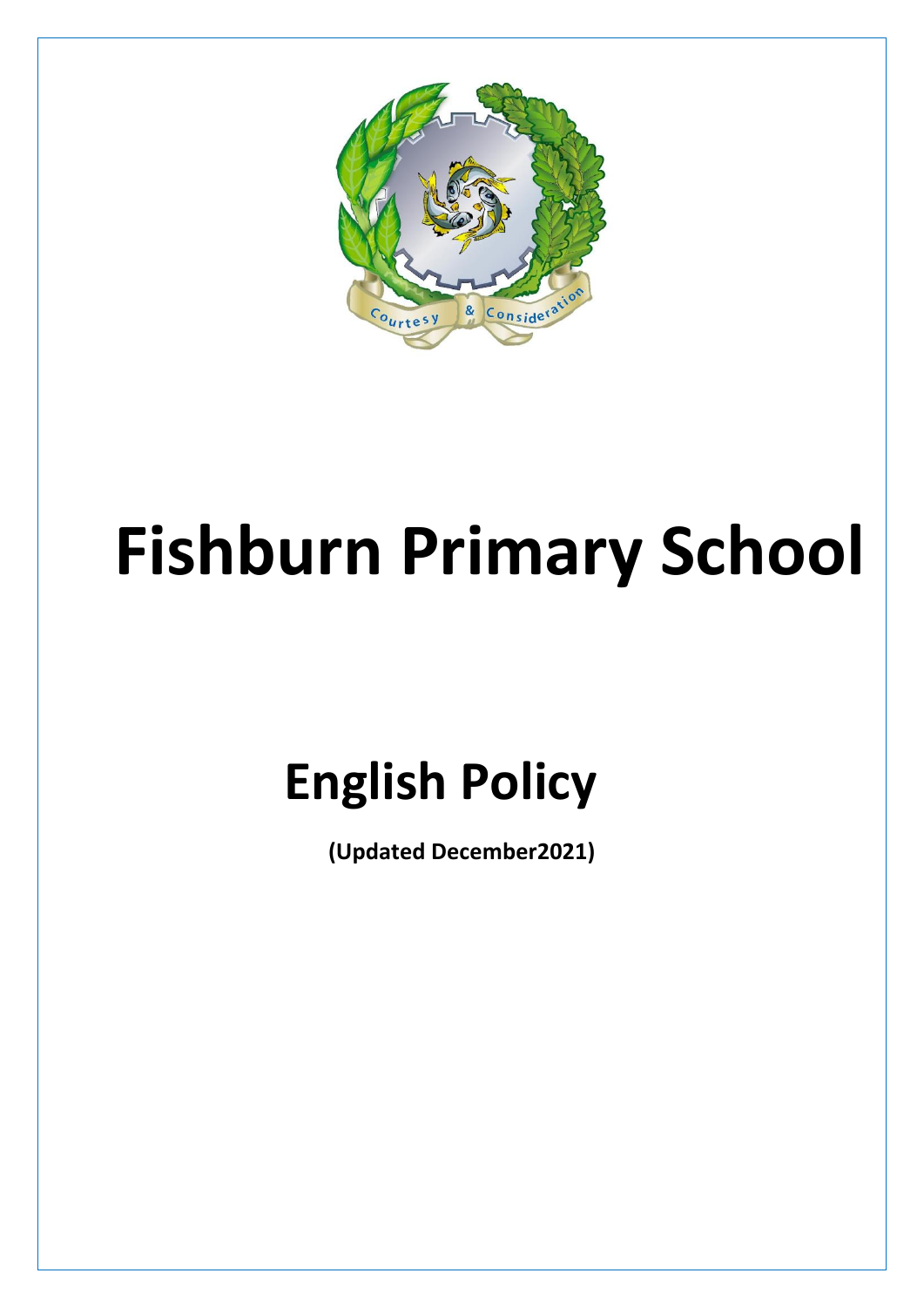## **Contents:**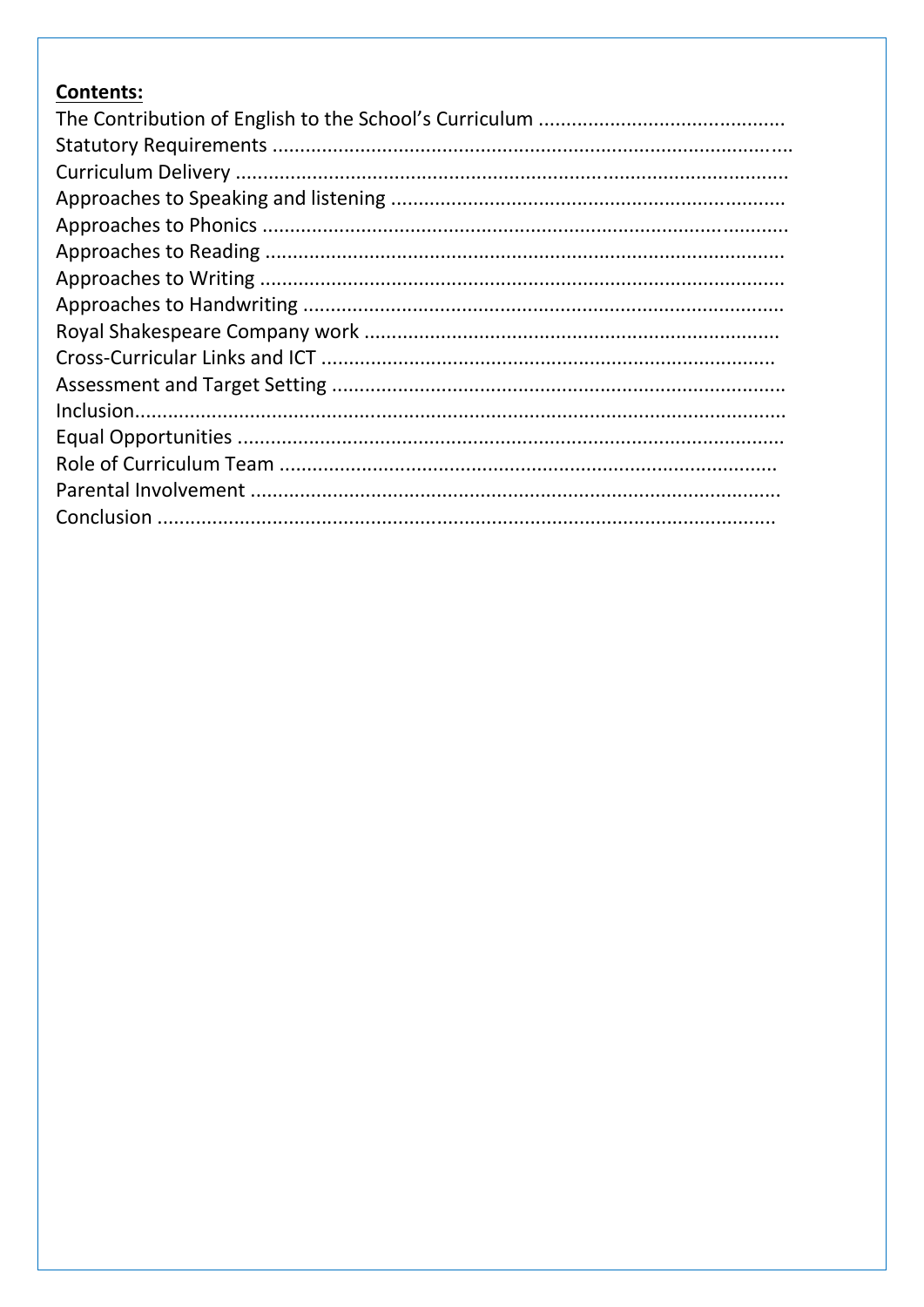## **The Contribution of English to the School's Curriculum.**

## **The Purpose of English:**

English has a pre-eminent place in education and in society. A high-quality education in English will teach pupils to speak and write fluently so that they can communicate their ideas and emotions to others, and through their reading and listening, others can communicate with them. Through reading in particular, pupils have a chance to develop culturally, emotionally, intellectually, socially and spiritually. Literature, especially, plays a key role in such development. Reading also enables pupils both to acquire knowledge and to build on what they already know. All the skills of language are essential to participating fully as a member of society; pupils who do not learn to speak, read and write fluently and confidently are effectively disenfranchised. **(National Curriculum 2014)**

## **Intention:**

All staff at Fishburn Primay School, recognise the central importance of English as a subject in its own right, and the subject that underpins the rest of the curriculum in school. Gaining and using skills in language not only affects the child's progress in school, but also has a profound influence upon the course of his or her whole life. We aim to develop pupils' abilities within an integrated programme of Speaking & Listening, Reading & Writing. Pupils will be given opportunities to develop their use, knowledge and understanding of spoken and written English within a broad and balanced curriculum with opportunities to consolidate and reinforce taught literacy skills. Children will be taught the importance of reading for pleasure and for information, and they will understand these are skills for life.

Improved performance at reading, writing and spoken language will enable our pupils to express their thoughts and ideas more fluently, accurately and, ultimately, to their greater satisfaction. This will also help them to deal more successfully with other curriculum subjects, while enriching their lives beyond school. The teaching and learning of language skills are, therefore, given a high priority in our school and where possible creative curriculum and ICT will be used as tools to further enhance children's love of reading and writing.

Our overarching aim for English is to promote high standards of language and literacy by equipping pupils with a strong command of the spoken and written word, and to develop their love of literature through widespread reading for enjoyment.

We aim for our pupils to:

- read easily, fluently and with good understanding
- develop the habit of reading widely and often, for both pleasure and information
- acquire a wide vocabulary, an understanding of grammar and knowledge of linguistic conventions for reading, writing and spoken language
- appreciate our rich and varied literary heritage
- write clearly, accurately and coherently, adapting their language and style in and for a range of contexts, purposes and audiences
- use discussion in order to learn; they should be able to elaborate and explain clearly their understanding and ideas
- are competent in the arts of speaking and listening, making formal presentations, demonstrating to others and participating in debate.

## **Statutory Requirements:**

Statutory requirements for the teaching and learning of English are laid out in the National Curriculum in England: Framework Document (2014).

## **English Curriculum Delivery:**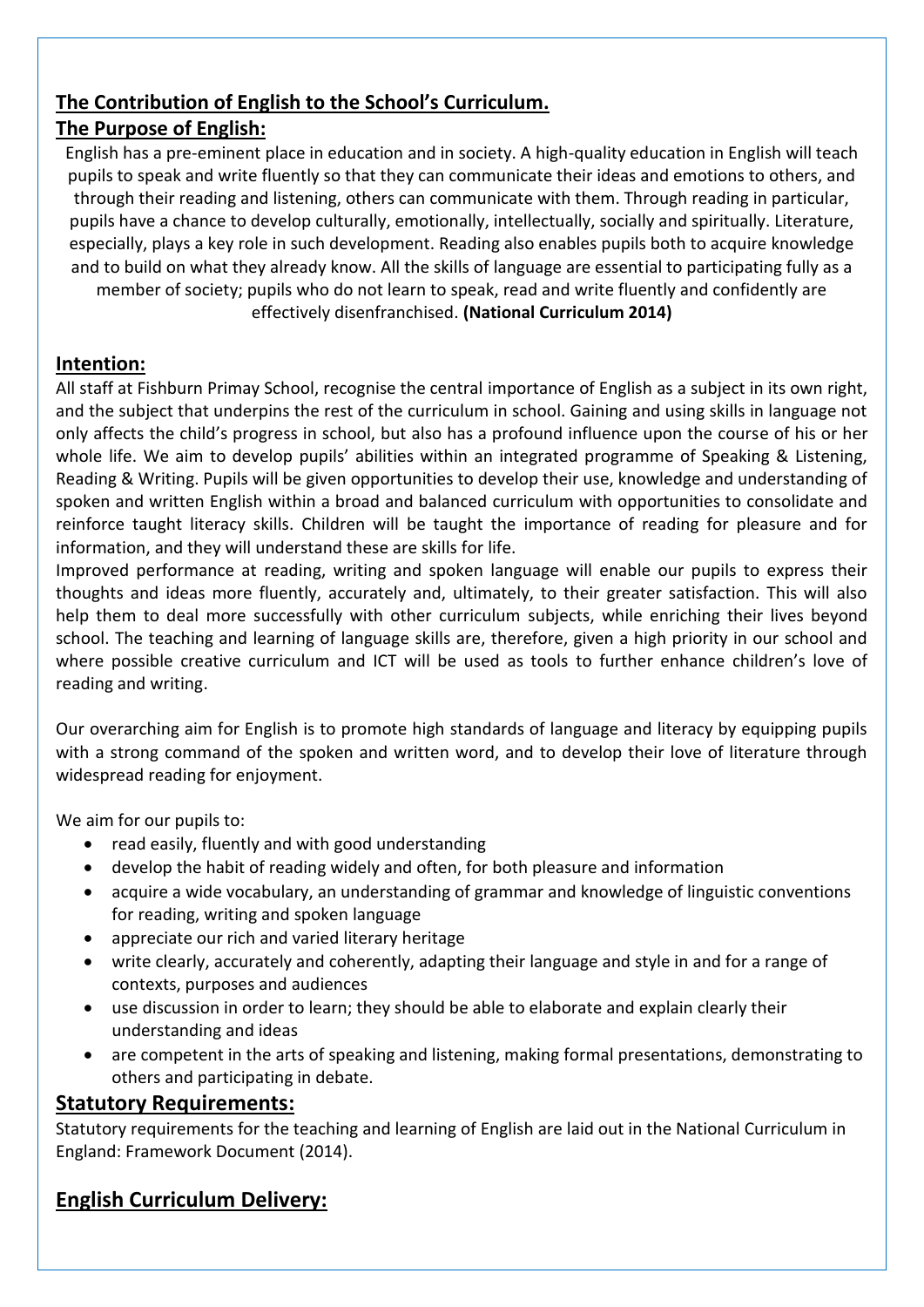In reception through to Year 6, children are taught English within their classes. Through differentiation and the support, all children will receive high quality teaching and appropriate support in order for every child to reach their full potential. Children may receive additional support if necessary outside of the English lessons. Children that have a SEN support plan with a specific need in English will receive intervention that focuses on the child's more specific individual needs (see inclusion section).

A clear lesson objective and success criteria are a feature of all English lessons. Common displays are used to support learning in the classrooms such as working walls, VIPERS and ELS Phoneme charts in Nursery, Reception and Year 1. Assessment informs planning and reference is made to the National Curriculum in medium term plans. The use of computing enables children to use and apply their developing skills in English in a variety of ways. We encourage children to use ICT as a resource for learning, whenever appropriate. We provide a rich and varied experience for pupils to draw on in their writing and reading which should include the whole curriculum.

## **Spiritual, Moral, Social and Cultural Development:**

English provides opportunities to promote:

**Spiritual Development**: through helping pupils represent, explore and reflect on their own and others' inner life in drama and the discussions of texts and ideas.

**Moral Development**: through exploring questions of right and wrong, values and conflict between values in their reading of fiction and non-fiction, in their discussions and in drama.

**Social Development**: through helping pupils collaborate with others to create or present devised or scripted drama and to take account of the needs of the audience and the effects they wish to achieve when adapting their speech and writing, and through reading, reviewing and discussing texts that present issues and relationships between groups and between the individual and society in different historical periods and cultures.

**Cultural Development:** through helping pupils explore and reflect on the way that cultures are represented in their stories and poems, through introducing pupils to the English Literacy Heritage and through learning about language variation in English and how language relates to national, regional and cultural identities.

## **Approaches to Speaking and Listening:**

The four stands of speaking and listening: speaking, listening, group discussion and drama permeate the whole curriculum. Interactive teaching strategies are used to engage all pupils in order to raise reading and writing standards. Children are encouraged to develop effective communication skills in readiness for later life. We aim for children to be able to speak clearly, fluently and coherently, to be able to listen attentively with understanding, pleasure and empathy and contribute to group discussions effectively. We achieve this by:

- giving our children confidence in themselves as speakers and listeners by showing them that we value their conversations and opinions. We also encourage a respect for the views of others.
- being aware that as adults, we provide a model of speakers and listeners in our day-to-day interactions with them and with other adults in our school.
- helping them to articulate their ideas and provide purposes and audiences for talk within a range of formal and informal situations and in individual, partner, group and class contexts.
- by providing opportunities to perform to a larger audience, in assemblies and productions, where children's efforts and skills are acknowledged by staff, parents, carers, visitors and peers.
- by providing a range of experiences where children can work collaboratively and participate in opportunities to reflect on talk and explore real and imagined situations through role play, hotseating, drama and discussions.
- by developing the children's ability to listen with attention and understanding in all areas of the curriculum and where necessary, asking and responding to questions appropriately.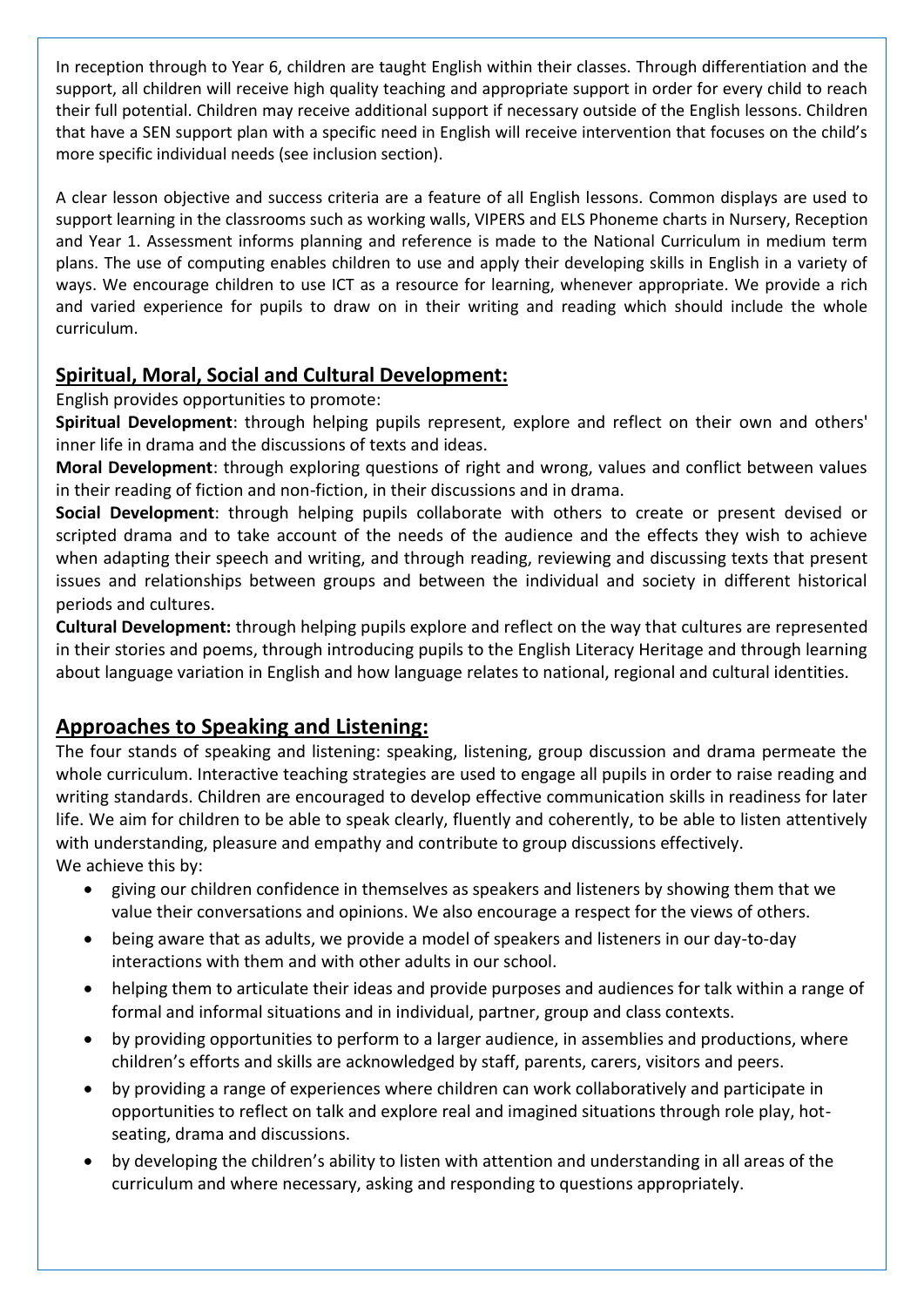#### **Approaches to spelling:**

Each class has a structured weekly scheme for spelling. This begins with the application of phonic knowledge in Reception, Years 1 and 2. Their spelling scheme is aligned with the Essential Letters and Sounds phonics programme which covers all aspects of the National Curriculum. In Years 3- 6, the National Curriculum spellings have been broken down into teaching weeks leaving time at the end of each year to practice spellings from the word bank.

#### Three steps to spelling

- 1. Phonic start by breaking the word up into syllables, ask the question 'what sounds can I recognise in each syllable?'
- 2. Are there parts of the word I can already spell using what I know? (could be from another word)
- 3. Underline parts of the word you are stuck on.

#### Practice

Segment words accurately into grapheme sums.

Look, cover, write, spell.

Rehearse the words through Nelson handwriting exercises.

Use the words in context within a sentence through independent tasks and dictation exercises.

#### Assessment of spellings

Children take their weekly spelling lists home for homework and are tested in class the following week. Scores are shared with parents on Class Dojo and collated on a class excel sheet.

Teachers monitor the application of the spellings taught in written tasks. Age-appropriate errors and misconceptions of taught spelling rules should be addressed in all subjects across the curriculum with a particular focus on technical vocabulary e.g. scientific terms.

| <b>Key teaching features</b> |                                                                                                         |  |  |  |
|------------------------------|---------------------------------------------------------------------------------------------------------|--|--|--|
|                              | Encourage children to follow the sequence:                                                              |  |  |  |
| <b>Spelling sequence</b>     | · Say the word                                                                                          |  |  |  |
|                              | • Stretch the word<br>$\mathbb{R}$                                                                      |  |  |  |
|                              | ⊕<br>• Segment the word                                                                                 |  |  |  |
|                              | • Blend the word                                                                                        |  |  |  |
|                              | Ćs.<br>• Count the sounds within the word                                                               |  |  |  |
|                              | )))<br>· Say the whole word                                                                             |  |  |  |
|                              | This sequence can be used for any word where the children<br>have been taught the GPCs within the word. |  |  |  |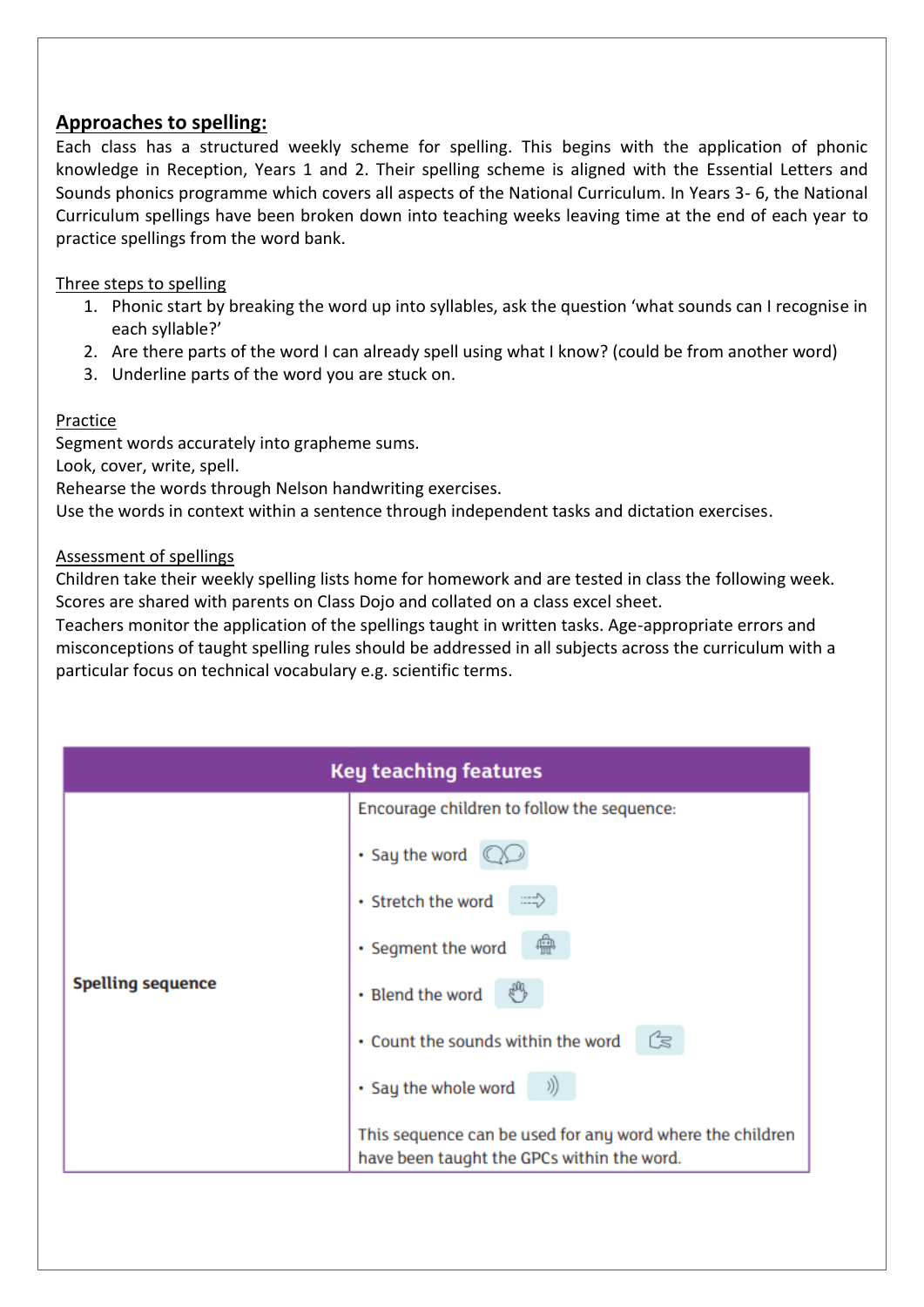#### **Approaches to phonics:**

At Fishburn, the teaching of phonic skills is embedded within English teaching in each class. Additional provision is made each day in discrete **Essential Letters and Sounds** sessions from EYFS - Year 2, with planned Assessment Weeks, Review Weeks and appropriate 'catch up' available in KS2 in line with the 'E Model' (Embed, Enable, Enact). Phonological awareness is taught discretely to give children the foundations they need to acquire phonic skills. These comprise of learning different graphemes, focussing on oral and aural phonological skills and sight vocabulary known as 'Hard to Read and Spell' words (HRS). The Enable and Enact Essential Letters and Sounds materials are used with fidelity to ensure all children receive consistency: Powerpoint Presentations, Apply Workbooks, E Books, Grapheme cards with letter formation mnemonics and other recommended ELS support materials only. During ELS sessions children are also explicitly shown how to apply their developing skills to their writing in Apply workbooks and then in their written work. All children are taught whole-class and then grouped in accordance to their individual needs/in phase-appropriate groups for Enact 'keep up' sessions. Essential Letters and Sounds fundamentally allows children to 'keep up, not catch up.' New starters are given the ELS Diagnostic Assessment in order to identify sound knowledge gaps immediately.

#### **The E Model explained:**

| 'E' model components | <b>Description</b>                                             |  |
|----------------------|----------------------------------------------------------------|--|
| <b>Embed</b>         | The theory and pedagogy behind ELS                             |  |
| <b>Enact</b>         | How to deliver ELS lessons in your school                      |  |
| <b>Enable</b>        | How to ensure all children 'keep up' rather<br>than 'catch up' |  |
| <b>Execute</b>       | How to lead ELS in your school                                 |  |
| <b>Evaluate</b>      | How to assess children's progress                              |  |
| <b>Evolve</b>        | Optional bespoke training                                      |  |

#### **The Key Teaching Features are:**

| <b>Key teaching features</b>        |                                                                                                                                                                                                                                                                                                             |  |  |
|-------------------------------------|-------------------------------------------------------------------------------------------------------------------------------------------------------------------------------------------------------------------------------------------------------------------------------------------------------------|--|--|
| Me, then you                        | The teacher says something, and then the children repeat<br>it exactly.                                                                                                                                                                                                                                     |  |  |
| <b>Provide opportunities</b>        | Practice and repetition are key. There is no 'down time' in<br>the lesson – a consistent fast pace is maintained. Children<br>have many opportunities to:<br>• Hear the sound or word<br>• Say the sound or word<br>• See the sound or word<br>• Read the word<br>• Write the word<br>• Use new vocabulary. |  |  |
| <b>Provide modelling</b>            | Every single aspect of the lesson is modelled for children.<br>As teacher, your main purpose is not to test the children<br>but to teach them.                                                                                                                                                              |  |  |
| <b>Active teaching and learning</b> | ELS lessons are active – children are engaged at all times,<br>whether joining in with a 'drum roll' to introduce the new<br>sound, using 'robot arms' or 'tracking the teacher' as you<br>move around the room.                                                                                            |  |  |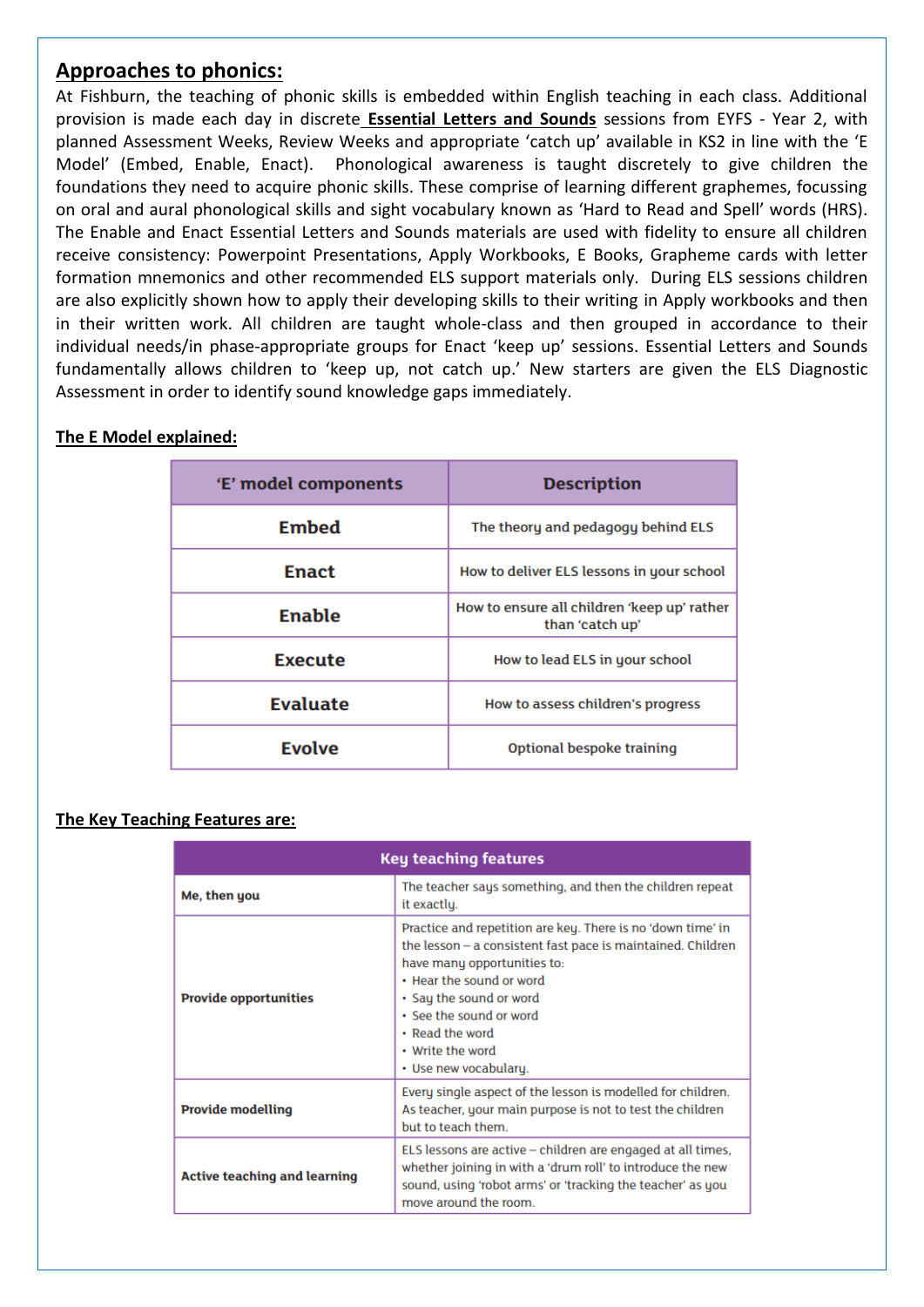## **ELS Overview - Phase 1 to Phase 5**

| Phase 1*                                                                                                                                                                                                          | Phase 2                                                                                                                                                                                                                                                                                                                                                                                                                                                            | Phase 3**                                                                                                                                                                                                                                                                                                                                                                                              |
|-------------------------------------------------------------------------------------------------------------------------------------------------------------------------------------------------------------------|--------------------------------------------------------------------------------------------------------------------------------------------------------------------------------------------------------------------------------------------------------------------------------------------------------------------------------------------------------------------------------------------------------------------------------------------------------------------|--------------------------------------------------------------------------------------------------------------------------------------------------------------------------------------------------------------------------------------------------------------------------------------------------------------------------------------------------------------------------------------------------------|
| Nursery/Pre-School<br>Seven aspects:<br>• Environmental sounds<br>· Instrumental sounds<br>• Body percussion<br>• Rhythm and rhyme<br>• Alliteration<br>• Voice sounds<br>• Oral blending                         | Reception/Primary 1 Autumn 1<br>• Oral blending<br>• Sounding out and blending<br>with 23 new grapheme-<br>phoneme correspondences<br>(GPCs)<br>• 12 new harder to read and<br>spell (HRS) words                                                                                                                                                                                                                                                                   | Reception/Primary 1 Autumn 2,<br>Spring 1 and Spring 2<br>• Oral blending<br>• Sounding out and blending<br>with 29 new GPCs<br>• 32 new HRS words<br>• Revision of Phase 2                                                                                                                                                                                                                            |
| Phase 4**                                                                                                                                                                                                         | <b>Phase 5 including alternatives</b><br>and lesser-known GPCs                                                                                                                                                                                                                                                                                                                                                                                                     | <b>Beyond Phase 5</b>                                                                                                                                                                                                                                                                                                                                                                                  |
| <b>Reception/Primary 1</b><br>Summer 1<br>• Oral blending<br>• No new GPCs<br>• No new HRS words<br>• Word structures - cvcc.<br>ccvc, ccvcc, cccvc, cccvcc<br>• Suffixes<br>• Revision of Phase 2 and<br>Phase 3 | <b>Reception/Primary 1</b><br>Summer 2<br>• Introduction to Phase 5 for<br>reading<br>• 20 new GPCs<br>• 16 new HRS words<br>Year 1/Primary 2 Autumn 1<br>and 2<br>• Revision of previously<br>taught Phase 5 GPCs<br>• 2 new GPCs<br>• 9 new HRS words<br>Year 1/Primary 2 Spring 1<br>and 2<br>• Alternative spellings for<br>previously taught sounds<br>• 49 new GPCs<br>• 4 new HRS words<br>• Oral blending<br>• Revision of Phase 2, Phase<br>3 and Phase 4 | Year 1/Primary 2 Summer, Year<br>2/Primary 3 and Key Stage 2<br>• With ELS, phonics teaching<br>does not stop at the end<br>of Year 1, but continues as<br>children move through the<br>school, with links being<br>made between their GPC<br>knowledge and spelling<br>• Revision of all previously<br>taught GPCs for reading and<br>spelling<br>• Wider reading, spelling and<br>writing curriculum |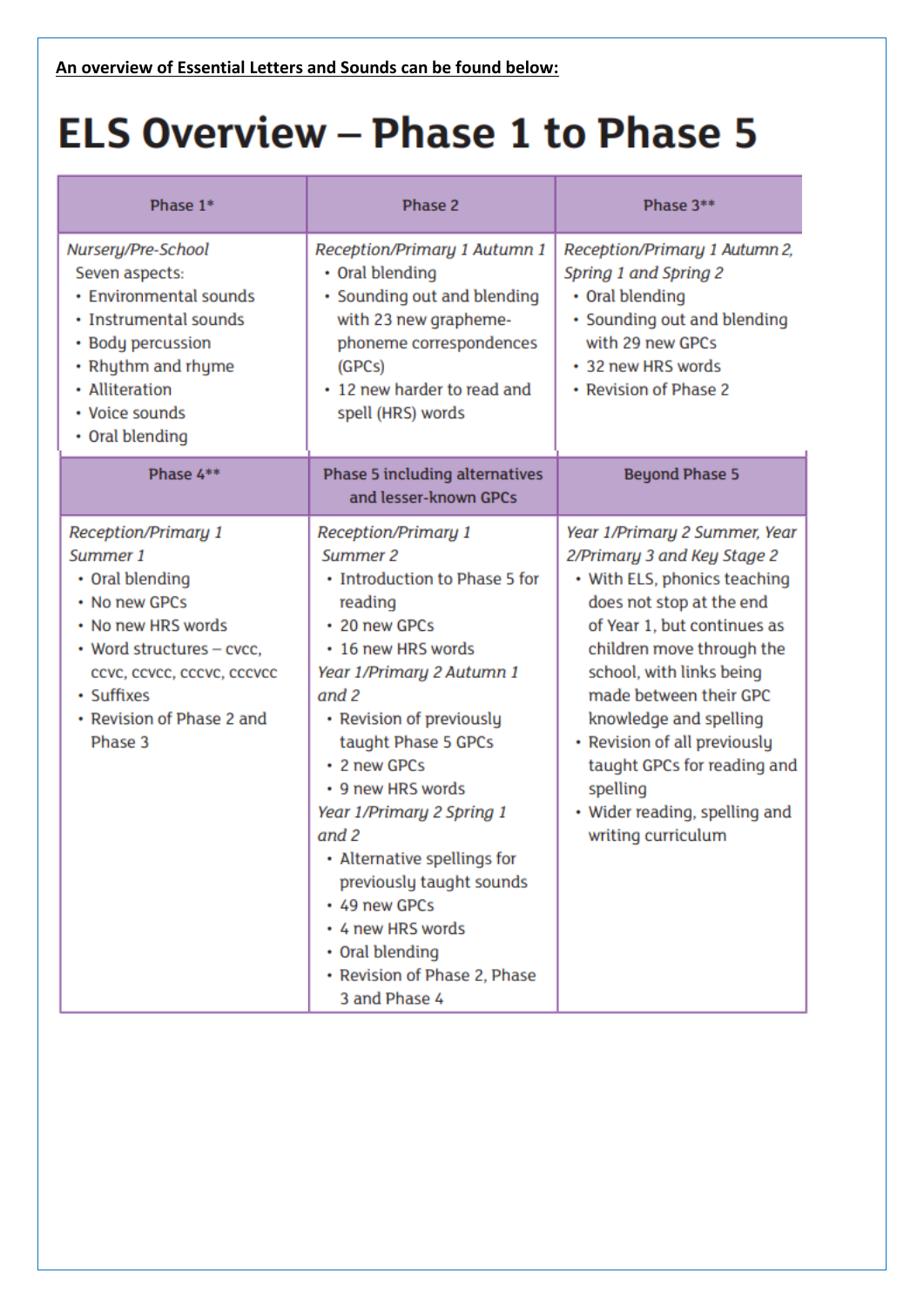## **Approaches to Reading:**

Pupils have opportunities to undertake guided, shared and independent reading throughout the school day and in extra-curricular time. Children read in breakfast and after school club, take part in book clubs and have strong links with authors who we write to and have Skype conversations with. Our older children will read independently for 15 minutes each day and will be listened to by an adult in school as much as possible across a week. Reading skills will be taught early in the Autumn term and revisited often throughout the remainder of the year, according to the ability of the child. Shared class novels are also used in each class and children are able to develop stamina for reading as well as the full range of reading skills. In Key Stage Two- this is delivered through a VIPERS approach to further enhance children's reading skills so that they are able to:

- Explore Vocabulary,
- Infer,
- Predict,
- Explain,
- Retrieve and
- Summarise.

A VIPERS approach to teaching, questioning and learning can be applied to any lesson and we are now seeing this being embedded into good teaching practice across our full curriculum.

## **Our VIPERS Sessions cover a range of Genres:**



Teachers plan using the daily VIPERS Discussion Guides. Across the week we aim to cover the full spectrum of questions orally during the shared reading session, however, teachers use their judgement to decide which aspects of VIPER Skills will be answered in their written work. There is no expectation that the children answer all questions in written form and these are rewritten/rephrased when the pitch is not ageappropriate.

In EYFS, children do not need to formally record their answers to VIPERS questions until the summer term – all answers are oral and/or recorded on floor books during mark-making activities in the Autumn and Spring Terms.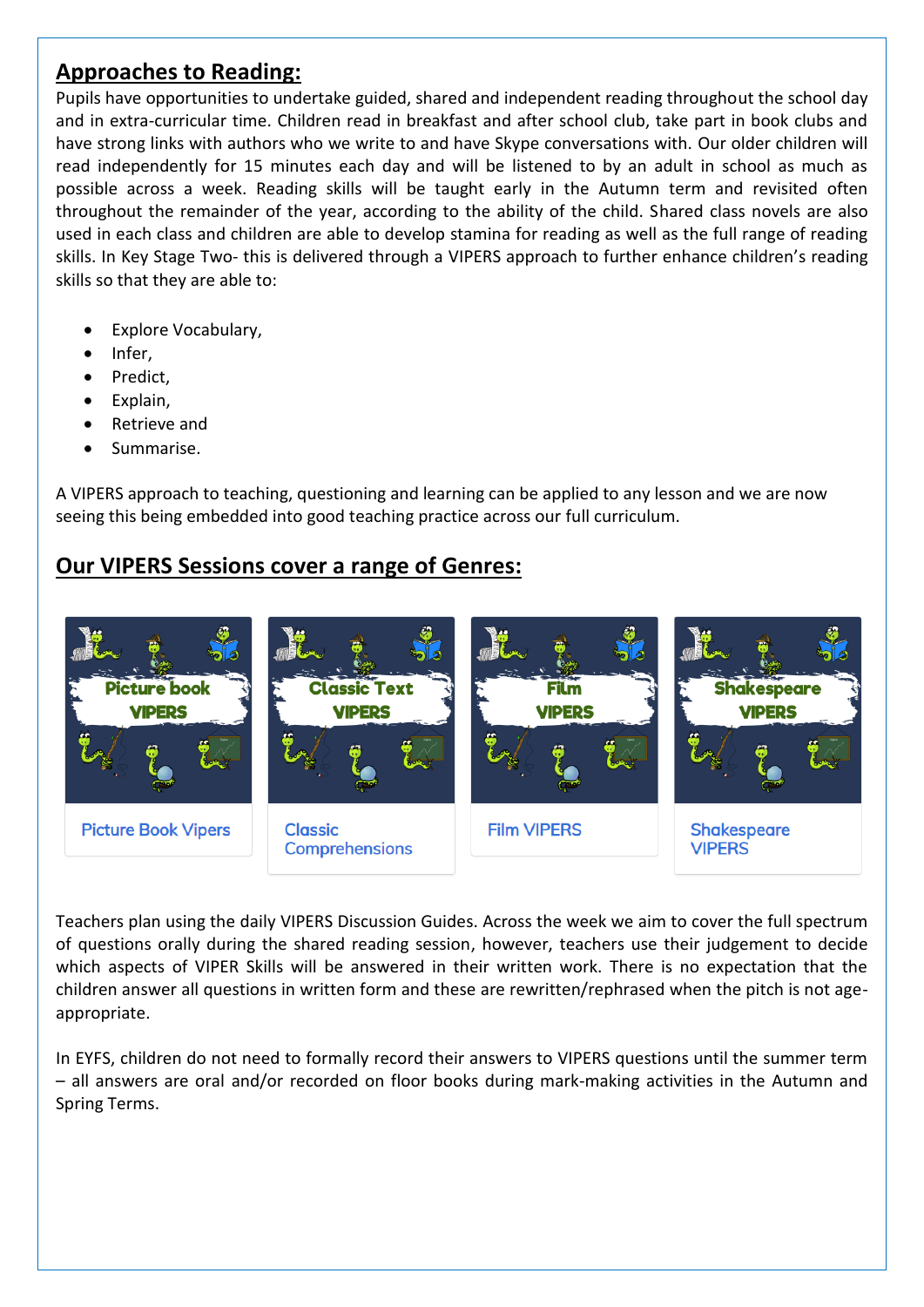## **Reading with adults:**

Home reading is encouraged and is an integral part of the child's development and reading records are monitored by school leaders. In KS2 the expectation is that each child will be read with at least 3 times per week at home, although more is encouraged. Staff make every effort to ensure that all children receive similar opportunities to read with an adult in school. Each teacher keeps a weekly log of the children who have been read with along with making comments in children's reading records. KS2 reading buddies plus parent and governor volunteers read 1-1 with children who are in need of reading recovery.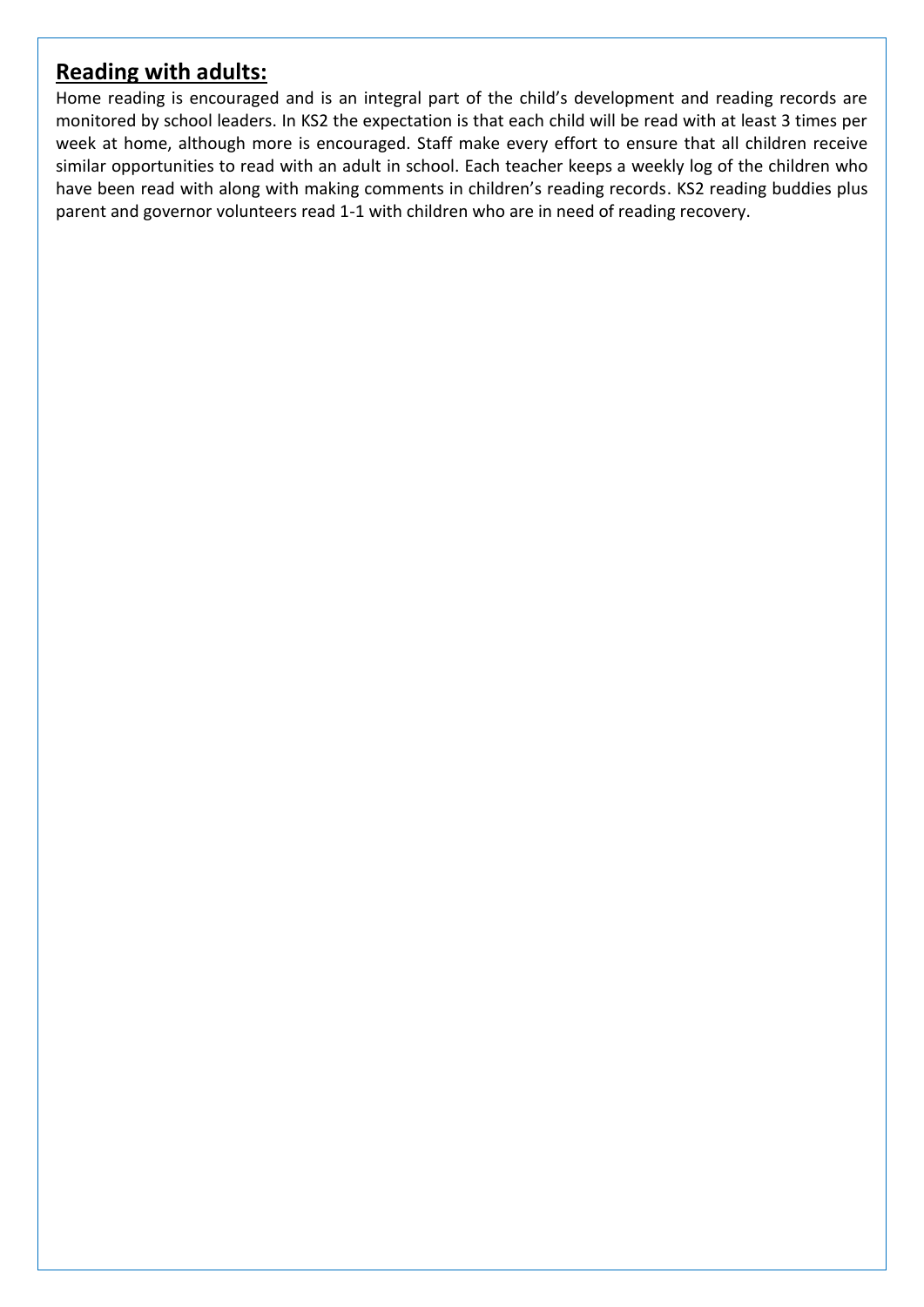## **Approaches to Writing:**

To develop our children as writers we:

- treat children as writers, from the earliest stage, who have ideas that they will want to communicate, building on writing skills they have acquired and their knowledge of print from their environment.
- provide experiences where the children can acquire confidence and a positive attitude to writing.
- develop and sustain writing skills by providing opportunities for children to write for a range of purposes and audiences.
- use guided writing sessions to model writing skills, teaching children how to compose, amend and revise their writing.
- teach children to become critical readers of their own writing by using self-evaluation and checking their work independently for sense, accuracy and meaning.
- teach grammar and punctuation in the context of children's own writing, as well as through discrete lessons.
- teach children to develop their ability to organise and present imaginative and/or factual writing and poetry in different ways.
- teach strategies for spelling to enable children to become confident and competent spellers.

School have adopted the Durham County Council stranded sheets for the teaching of writing which teachers use to plan their lessons from. These sheets inform planning, assessment and intervention as required. We expect children to have the opportunity for extended writing **(on average)** once every two weeks. In some cases, with complex texts, this may take up to three weeks. For other simple texts, an extended piece of writing may be produced within one week. We will, wherever possible, make writing links with our year group topics and texts. Thus giving our children access to high quality texts and models to develop their own writing on. Please see each year groups curriculum map for further information on writing tasks.

#### **Grammar and Punctuation:**

In Nursery and Reception, children are introduced to the basic principles of grammar and punctuation appropriate for their age range. They learn through a wide range of activities such as: singing rhymes, conversations with adults, stories, interactive educational programmes, phonics, reading and writing.

In Key Stage 1 a more formal approach is taken with grammar and punctuation teaching taking place in phonics and writing sessions. Children's learning is also supported through weekly spellings and in teacherled reading activities.

In Years 1 -6, the Durham County Council's recommendation for progression in Grammar, Punctuation and Spelling has been adopted.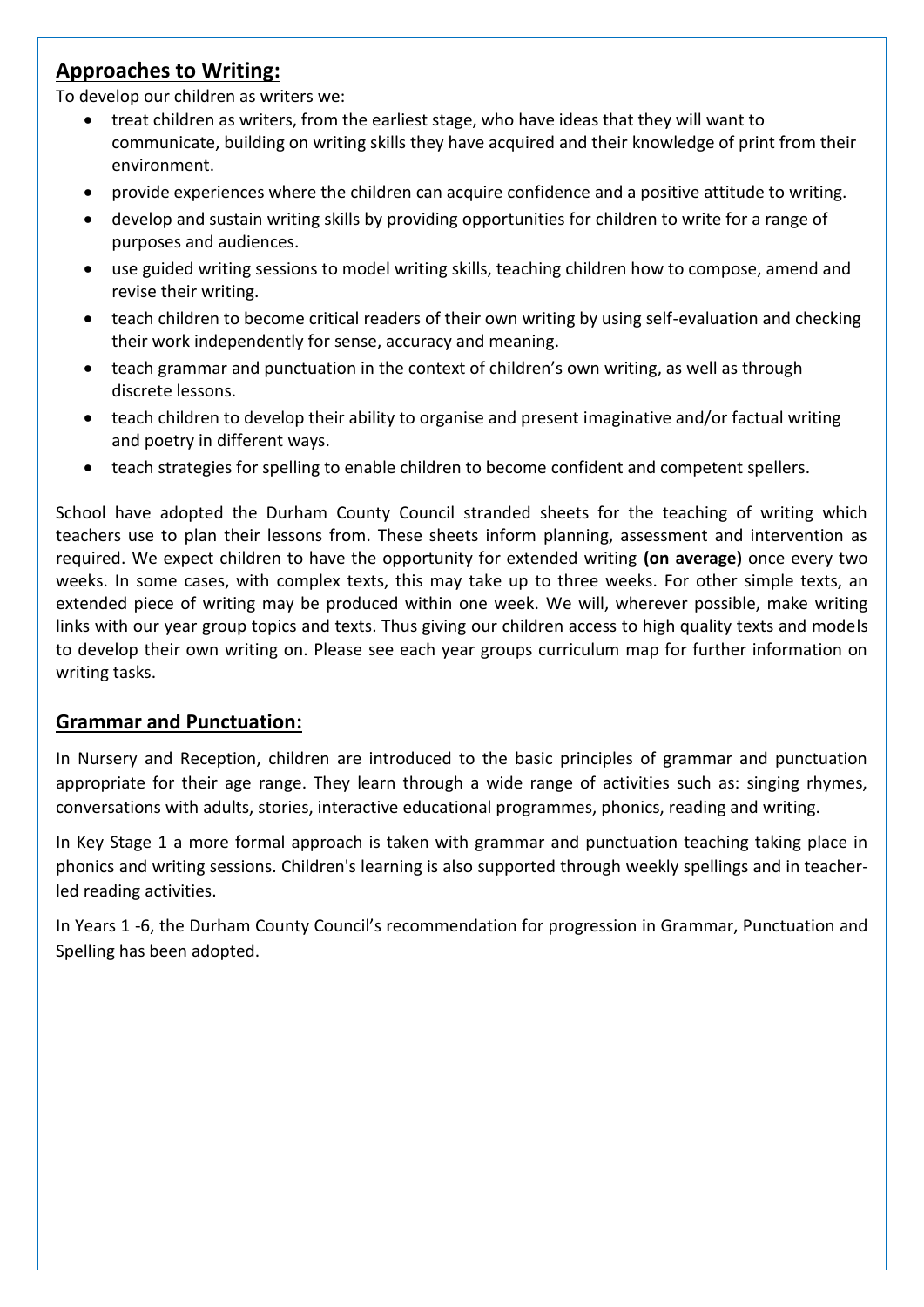#### **Handwriting approaches:**

Handwriting begins in the E.Y.F.S with mark-making and patterns. All pupils are given access to a wide range of writing tools and mediums to practise the early fine motor skills. The needs of left-handed children, or those with physical difficulties are also taken into consideration and where necessary accommodated with resources or specific intervention. We use 'Squiggle while you Wiggle' to warm up the fine and gross motor muscles before moving onto Nelson Handwriting IWB Warm up and Apply Sheets.

Pupils are encouraged to develop fluent lines of correctly orientated letters from an early age and emergent writing is encouraged. We believe that discrete handwriting sessions where children's formation and pencil grip can be readily overseen should take place at least once a week and more frequently in the foundation stage. Correct posture and positioning of paper or books are also emphasised during these sessions. Letter formation and handwriting is taught and modelled using a range of resources.

The national expectation is that children will join their handwriting in a cursive style by Year 3. Staff use the Nelson scheme for handwriting to teach individual letter joins with the leader feeder cursive style. This begins in year 2 with discrete lessons following a clear scheme of progression. As the children move up through the school they are encouraged to think carefully about the presentation of their work and to develop clear, legible and fluent hand-writing.

## **See Marking, Feedback and Presentation policy for exemplification.**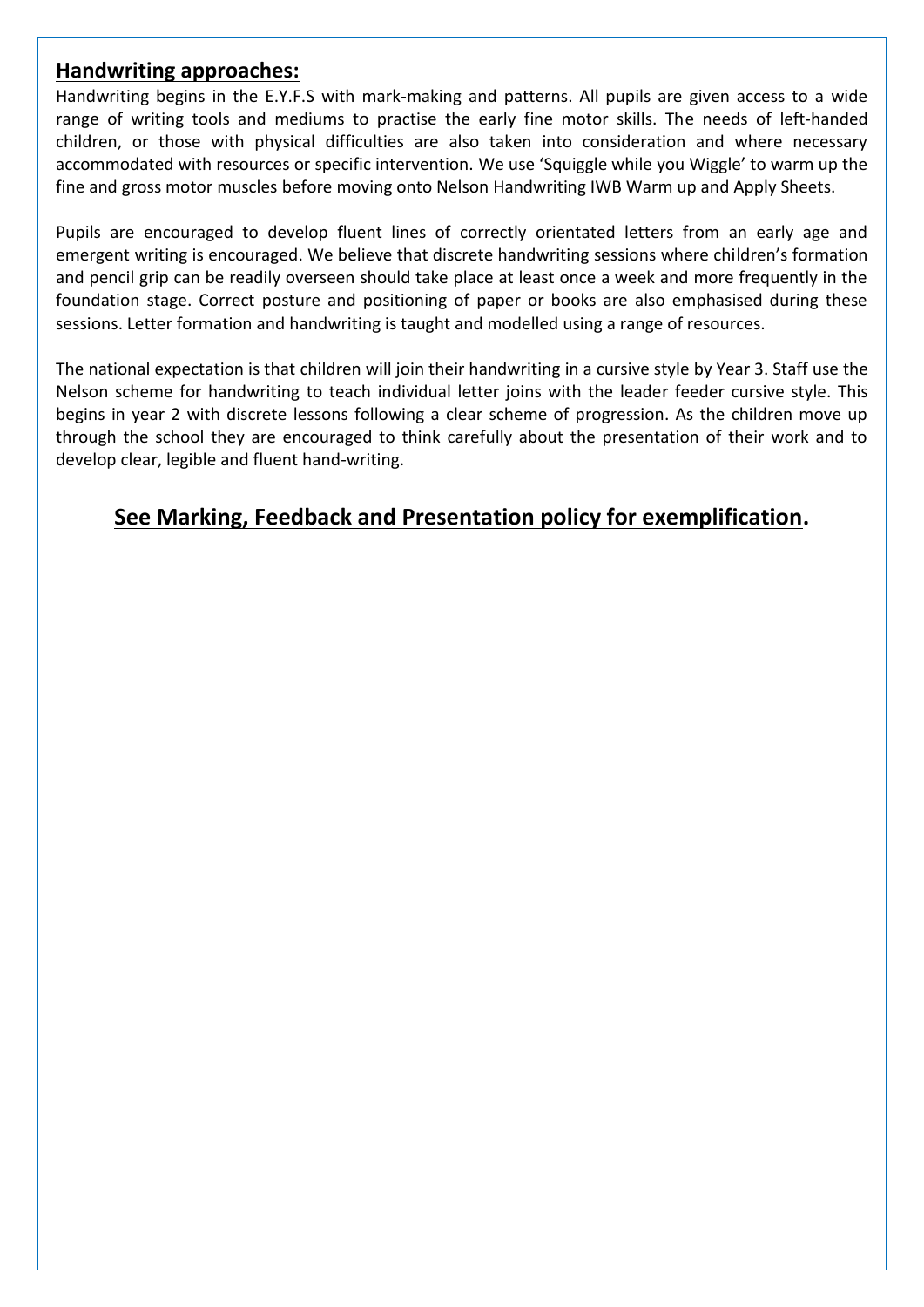## **Assessment and Target Setting:**

Work is assessed in line with the Assessment Policy.

- Children in the Foundation Stage have their attainment on entry assessed by baseline observations and their progress is tracked and monitored through the use of Target Tracker throughout Nursery and Reception. The Foundation Stage profile will indicate if children are reaching expected levels by the end of Reception and will be used in transition into Key Stage 1
- Year 1 pupils undertake the phonics screening test.
- Phonics tracking is stored centrally Excel tracker on the Staff Drive.
- Year 2 children undertake SATs in Summer term.
- Reading ages will be assessed throughout the year using the Salford Reading Test and NTS Optional Tests (until children reach the upper reading age limit of the tests)
- Leaders track the impact of VIPERS Guided Reading Sessions through termly data drops on the Shared Area (supported by NTS Standardised scores).
- Every fifth week, we follow the ELS 'Assessment and Review Week' structure.
- ELS Diagnostic reports are undertaken as/when new starters begin and also during Week 5 assessment week.'
- Teachers use written and verbal feedback in order to identify where children have included elements of the learning objective and set next steps targets. They ensure that children are given the opportunity to revisit their work in order to make improvements.
- In school, cross-school and external moderation is undertaken throughout the year to ensure accuracy of judgements. This includes working with Durham County Education Development Service.
- The 'statements' section on Target Tracker is updated at least termly in order to give teachers the best indication of where gaps in learning are.
- Summative assessments (Steps) is updated termly once the statements have been analysed.
- Termly pupil progress meetings are held for reading and writing.
- Year 6 pupils undertake SATs in May.